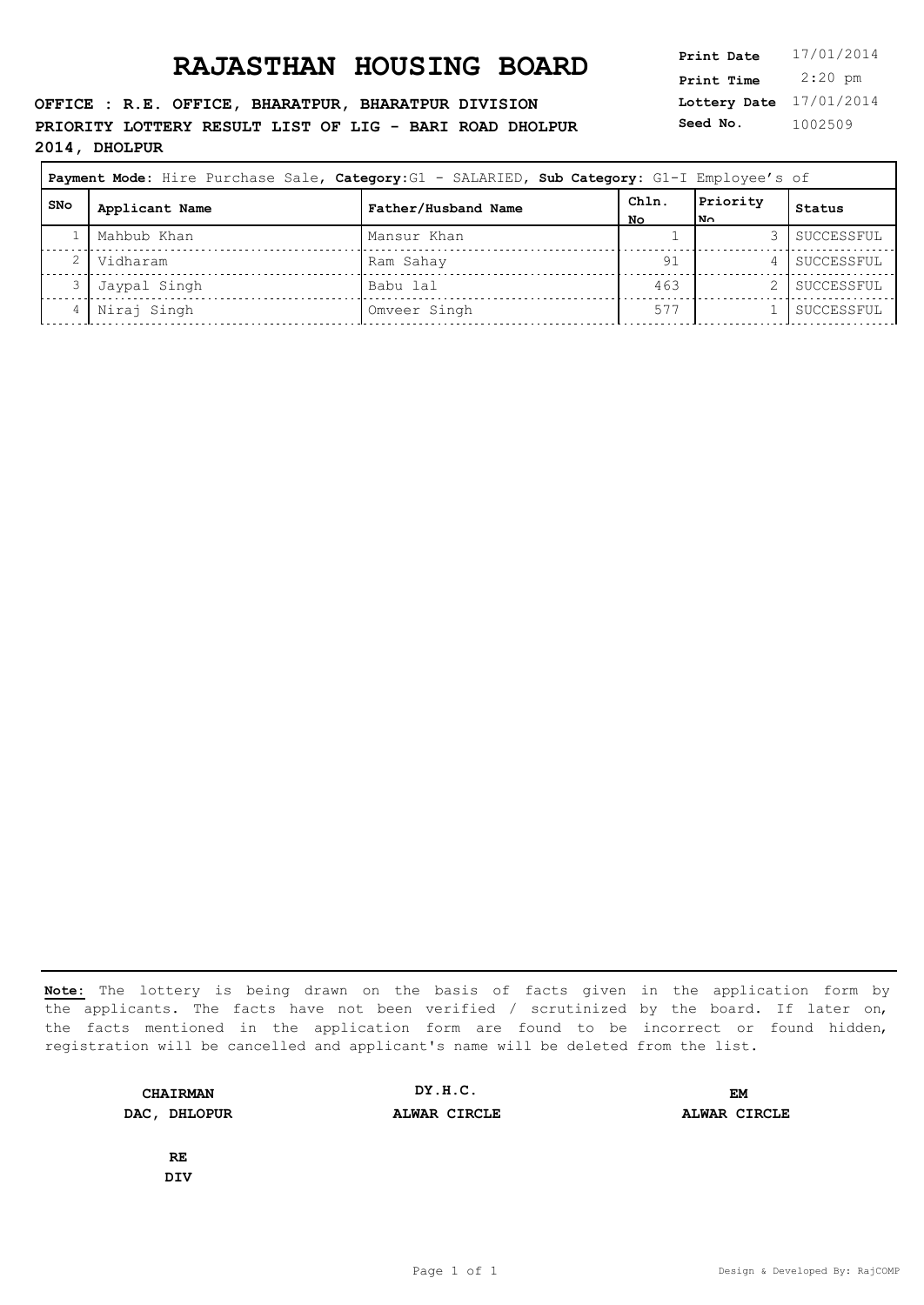**OFFICE : R.E. OFFICE, BHARATPUR, BHARATPUR DIVISION PRIORITY LOTTERY RESULT LIST OF LIG - BARI ROAD DHOLPUR 2014, DHOLPUR**

**Lottery Date** 17/01/2014 **Print Time** 2:20 pm **Seed No.** 1002509

|     |                  | Payment Mode: Hire Purchase Sale, Category: G1 - SALARIED, Sub Category: G1-II Officers and |           |                 |            |
|-----|------------------|---------------------------------------------------------------------------------------------|-----------|-----------------|------------|
| SNo | Applicant Name   | Father/Husband Name                                                                         | ChIn      | Priority<br> N∩ | Status     |
|     | Manoj kumar Soni | Virendra Singh                                                                              | NΟ<br>529 |                 | SUCCESSFUL |
|     | Priti Yadav      | Vimal Kumar Yadav                                                                           | 589       |                 | SUCCESSFUL |
|     | Sarita Sharma    | Sita Ram Sharma                                                                             | 761       |                 | SUCCESSFUL |

**Note:** The lottery is being drawn on the basis of facts given in the application form by the applicants. The facts have not been verified / scrutinized by the board. If later on, the facts mentioned in the application form are found to be incorrect or found hidden, registration will be cancelled and applicant's name will be deleted from the list.

**CHAIRMAN DAC, DHLOPUR ALWAR CIRCLE ALWAR CIRCLE DY.H.C. EM**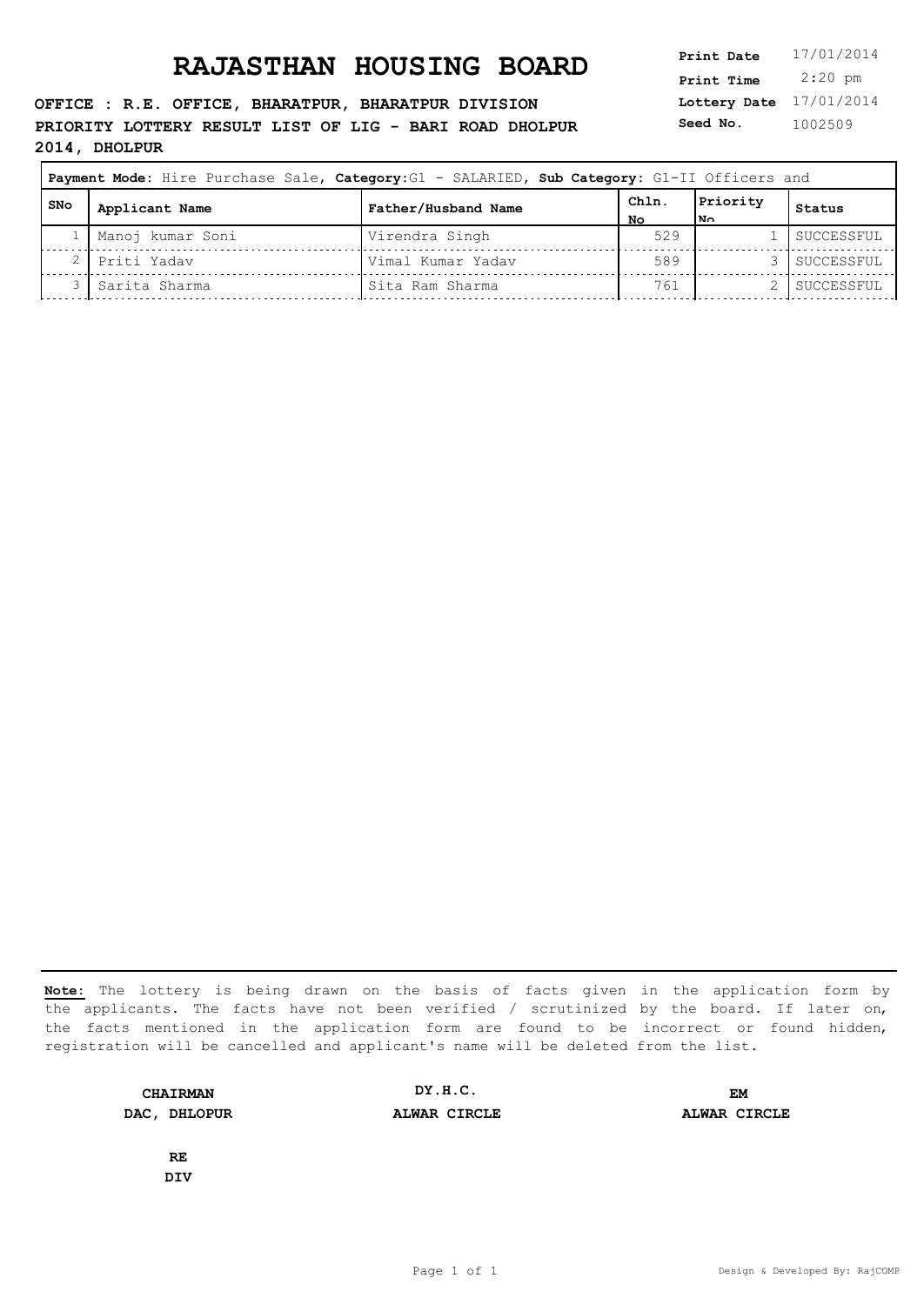#### **OFFICE : R.E. OFFICE, BHARATPUR, BHARATPUR DIVISION PRIORITY LOTTERY RESULT LIST OF LIG - BARI ROAD DHOLPUR 2014, DHOLPUR**

 $\Gamma$ 

**Lottery Date** 17/01/2014 **Print Time** 2:20 pm **Seed No.** 1002509

 $\overline{\phantom{a}}$ 

| <b>SNo</b>                 | Applicant Name       | Father/Husband Name     | Chln.<br>No. | Priority<br>No. | Status     |
|----------------------------|----------------------|-------------------------|--------------|-----------------|------------|
| 1                          | Moshin Khan          | Mansur Khan             | $\mathbf{1}$ | 36              | SUCCESSFUL |
| $\overline{c}$             | Mohit Chittora       | Krishan Murari Chittora | 2            | 67              | SUCCESSFUL |
| 3                          | Neeru Singhal        | Tirlok Singhal          | 77           | 11              | SUCCESSFUL |
| 4                          | Dinesh Singhal       | Munna Lal Singhal       | 78           | 22              | SUCCESSFUL |
| 5                          | Varsha Singhal       | Manish Kumar Singhal    | 79           | 15              | SUCCESSFUL |
| 6                          | Jhamman Singh Naruka | Jagroop Singh           | 82           | 24              | SUCCESSFUL |
| 7                          | Rachna Tyagi         | Shrikant Tyagi          | 84           | 52              | SUCCESSFUL |
| 8                          | Dharmendra Singh     | Bacchu Singh            | 86           | 37              | SUCCESSFUL |
| 9                          | Anju Singhal         | Kailash Chand Singhal   | 88           | 60              | SUCCESSFUL |
| 10                         | Shiv Kumar           | Kishan Babu             | 94           | 19              | SUCCESSFUL |
| 11                         | Pawan Kumar Sharma   | Om prakesh Sharma       | 96           | 42              | SUCCESSFUL |
| 12                         | Haresh Kumar Sharma  | Santosh Kumar Sharma    | 97           | 3               | SUCCESSFUL |
| 13                         | Jyoti Goyal          | D.K. Goyal              | 100          | 57              | SUCCESSFUL |
| 14                         | Neeraj Kumar Sharma  | Purshotom Sharma        | 102          | 7               | SUCCESSFUL |
| 15                         | Amit Tiwari          | Dinesh Chand Tiwari     | 111          | 47              | SUCCESSFUL |
| 16                         | Radha Parmar         | Sushil Parmar           | 119          | 32              | SUCCESSFUL |
| 17                         | Prem Chand Ajmera    | Ganeshi Lal             | 123          | 66              | SUCCESSFUL |
| 18                         | Dilip Kumar          | Nemi Chand Gaud         | 128          | 6               | SUCCESSFUL |
| 19<br>$\sim$ $\sim$ $\sim$ | Ajay Kumar Mittal    | Sruesh Kumar Mittal     | 131<br>.     | 5               | SUCCESSFUL |
| 20                         | Virendra Singh       | Ashok Kumar             | 135          | 17              | SUCCESSFUL |
| 21                         | Mahesh               | Chhote Lal              | 136          | 28              | SUCCESSFUL |
| 22<br>$\sim$ $\sim$ $\sim$ | Rakhi Bhargav<br>.   | Rishi Bhargav           | 145<br>.     | 39              | SUCCESSFUL |
| 23                         | Brijesh Kumar Sharma | Ram Gopal Sharma        | 148          | 64              | SUCCESSFUL |
| 24                         | Uma Sharma           | Anil Kumar Sharma       | 151          | 18              | SUCCESSFUL |
| 25                         | Munna Lal            | Ram Gopal               | 406          | 8               | SUCCESSFUL |
| 26<br>$\sim 10^{-1}$       | Dharm Jeet           | Mahendra Singh          | 407          | 14              | SUCCESSFUL |
| 27                         | Pramod               | Mukut Singh             | 436          | 68              | SUCCESSFUL |
| 28                         | Dharmendra Singh     | Mangal Singh            | 437          | 63              | SUCCESSFUL |
| 29                         | Sushil               | Ramesh Chand            | 438          | 31              | SUCCESSFUL |
| 30                         | Kamla Devi Sharma    | Lakhan Lal Sharma       | 440          | 65              | SUCCESSFUL |
|                            |                      |                         |              |                 |            |

**Note:** The lottery is being drawn on the basis of facts given in the application form by the applicants. The facts have not been verified / scrutinized by the board. If later on, the facts mentioned in the application form are found to be incorrect or found hidden, registration will be cancelled and applicant's name will be deleted from the list.

| <b>CHAIRMAN</b> | DY.H.C.      | EM           |
|-----------------|--------------|--------------|
| DAC, DHLOPUR    | ALWAR CIRCLE | ALWAR CIRCLE |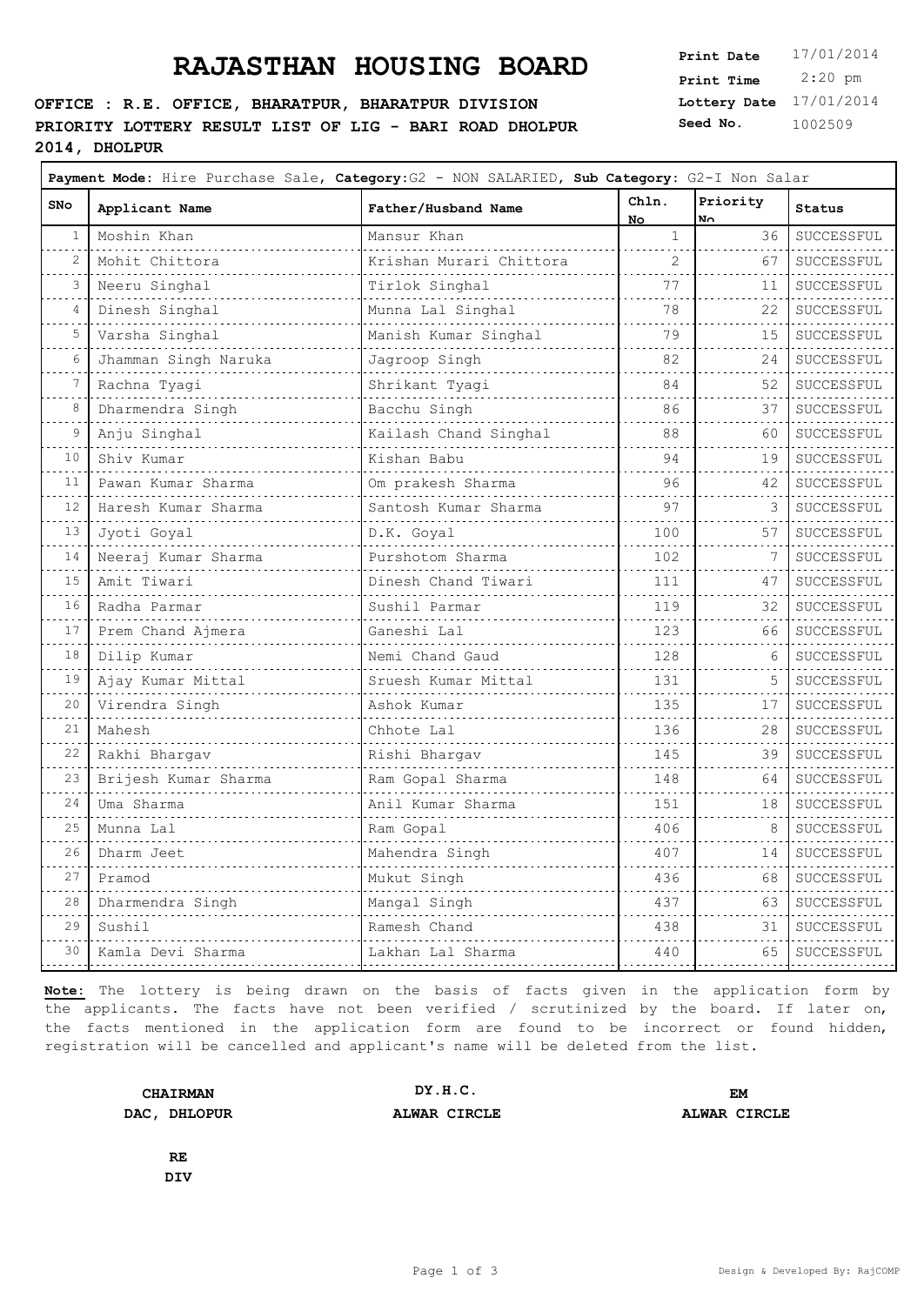#### **OFFICE : R.E. OFFICE, BHARATPUR, BHARATPUR DIVISION PRIORITY LOTTERY RESULT LIST OF LIG - BARI ROAD DHOLPUR 2014, DHOLPUR**

**Lottery Date** 17/01/2014 **Print Time** 2:20 pm **Seed No.** 1002509

| SNo                        | Applicant Name         | Father/Husband Name      | Chln.<br>No. | Priority<br>N٨ | Status          |
|----------------------------|------------------------|--------------------------|--------------|----------------|-----------------|
| 31                         | Chandrakant Sharma     | Uma Shankar Sharma       | 441          | 38             | SUCCESSFUL      |
| 32                         | Vishal Singh           | Ajmer Singh              | 461          | 27             | SUCCESSFUL      |
| 33                         | Mohsin Khan            | Mukhtyar Khan            | 465          | 43             | SUCCESSFUL      |
| 34                         | Tejaswani Sharma       | Hanuman Sharma           | 513          | 1              | SUCCESSFUL      |
| 35                         | Satish Chandr Arya     | Babulal Arya             | 562          | 50             | SUCCESSFUL      |
| 36                         | Shiv Shankar Bansal    | Suresh Chand Bansal      | 592          | 33             | SUCCESSFUL      |
| $\sim$ $\sim$ $\sim$<br>37 | Pavan Kumar Mittal     | Kishan Murari Mittal     | 593          | 21             | .<br>SUCCESSFUL |
| $\sim$ $\sim$ $\sim$<br>38 | Ramnivash Bansal       | Lt. Chiddhalal Bansal    | 594          | 69             | SUCCESSFUL      |
| والمناب<br>39              | Mamta Devi             | Foran Singh              | 596          | 29             | SUCCESSFUL      |
| 40                         | Ashok Kumar            | Kailash Chand            | 605          | 41             | SUCCESSFUL      |
| 41                         | Devendra Kumar Bansal  | Suresh Chand Bansal      | 606          | 62             | SUCCESSFUL      |
| 42                         | Jameel Pathan          | Sarif Ahemad             | 607          | 55             | SUCCESSFUL      |
| 43                         | Bhagirath Singh        | Bangli Singh             | 615          | 72             | SUCCESSFUL      |
| د د د<br>44                | Hariom Mittal          | Kedarnath Mittal         | 624          | 54             | SUCCESSFUL      |
| 45                         | Mohar Singh            | Ishwari Prasad           | 625          | 49             | SUCCESSFUL      |
| 46                         | Moine Khan             | Mansur Khan              | 628          | 59             | SUCCESSFUL      |
| 47                         | Sumit Parasar          | Suresh Parasar           | 677          | 71             | SUCCESSFUL      |
| $\sim$ $\sim$ $\sim$<br>48 | Radhyshyam Tyagi       | Ajmer Singh Tyagi        | 678          | 30             | SUCCESSFUL      |
| 49                         | Dinesh Kumar Sharma    | Vishmbhar Dayal Sharma   | 679          | 56             | SUCCESSFUL      |
| 50                         | Suresh Kumar sharma    | Natthi lal Sharma        | 680          | 13             | SUCCESSFUL      |
| 51                         | Mukesh Kumar           | Puran Lal                | 681          | 48             | SUCCESSFUL      |
| 52                         | Mahesh Chand Goswami   | Feran Singh Goswami      | 687          | 44             | SUCCESSFUL      |
| 53                         | Ravi Kumar             | Puran Lal                | 689          | 12             | SUCCESSFUL      |
| $\sim 100$<br>54           | Sanju Bhadoriya        | Lokendra Singh Bhadoriya | 698          | 25             | .<br>SUCCESSFUL |
| $\sim$ $\sim$ $\sim$<br>55 | Subhash Chand Sharma   | Shiv Charan Sharma       | 706          | 23             | SUCCESSFUL      |
| $\sim$ $\sim$ $\sim$<br>56 | Uma Devi               | Lt. Dogar Singh Parmar   | 709          | 46             | SUCCESSFUL      |
| 57                         | Gita Devi              | Dalip Kumar              | 710          | 45             | SUCCESSFUL      |
| $\sim$ $\sim$ $\sim$<br>58 | Jeetendra Singh Parmar | Dongar Singh Parmar      | 711          | 16             | SUCCESSFUL      |
| 59                         | Santosh Kumar          | Nemi chand               | 724          | 10             | SUCCESSFUL      |
| 60                         | Naresh Kumar           | Kedarnath                | 725          | 20             | SUCCESSFUL      |
|                            |                        |                          |              |                | .               |

**Note:** The lottery is being drawn on the basis of facts given in the application form by the applicants. The facts have not been verified / scrutinized by the board. If later on, the facts mentioned in the application form are found to be incorrect or found hidden, registration will be cancelled and applicant's name will be deleted from the list.

| <b>CHAIRMAN</b> | DY.H.C.      | EM           |
|-----------------|--------------|--------------|
| DAC, DHLOPUR    | ALWAR CIRCLE | ALWAR CIRCLE |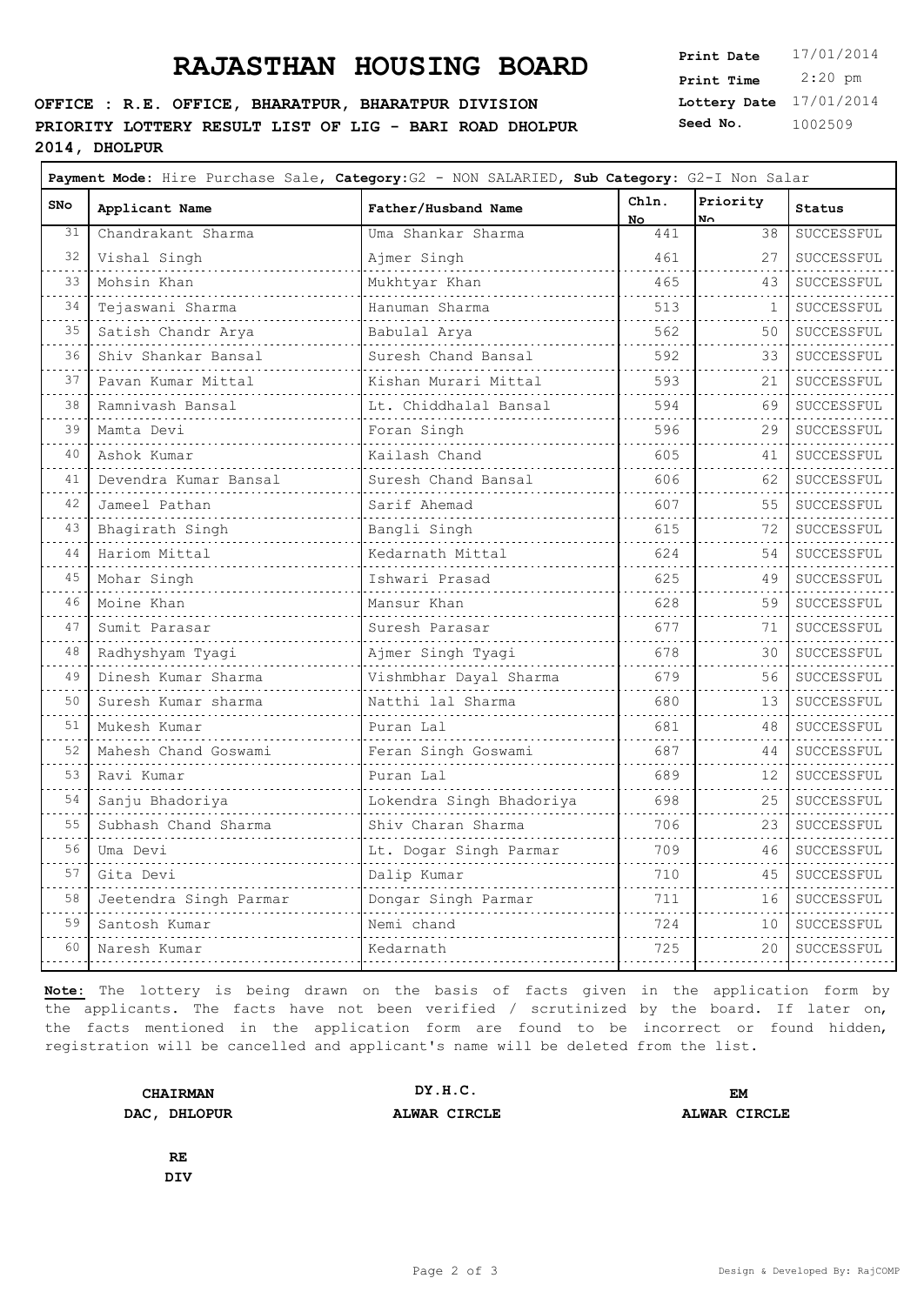#### **OFFICE : R.E. OFFICE, BHARATPUR, BHARATPUR DIVISION PRIORITY LOTTERY RESULT LIST OF LIG - BARI ROAD DHOLPUR 2014, DHOLPUR**

**Lottery Date** 17/01/2014 **Print Time** 2:20 pm **Seed No.** 1002509

| Applicant Name       | Father/Husband Name | Chln.       | Priority | Status     |
|----------------------|---------------------|-------------|----------|------------|
|                      |                     | No.         | l N∩     |            |
|                      |                     |             |          | SUCCESSFUL |
| Hari Babu            | Shiv Charan Lal     | 727         | 51       | SUCCESSFUL |
| Radhyshyam Parmar    | Shivnarayan Singh   | 730         | 34       | SUCCESSFUL |
| Vaibhav Gupta        | Bhartendra Gupta    | 739         | 53       | SUCCESSFUL |
| Pushpa Sharma        | Rajesh Kumar Sharma | 741         | 40       | SUCCESSFUL |
| Usha Devi            | Uttam               | 748         |          | SUCCESSFUL |
| Santosh Kumar Sharma | Ramesh Chand Sharma | 750         | 9        | SUCCESSFUL |
| Sunil Singh          | Layak Singh         | 756         | 70       | SUCCESSFUL |
| Ramesh Chand         | Nemi chand          | 757         | 26       | SUCCESSFUL |
| Kamal Varma          | Gore Lal Varma      | 758         | 61       | SUCCESSFUL |
| Mukesh puri          | Narayan Puri        | 762         | 35       | SUCCESSFUL |
| Snehlata Jadon       | Basudev Singh       | 768         | 58       | SUCCESSFUL |
|                      | Vijaypal            | Hakim Singh | 726      | 4          |

**Note:** The lottery is being drawn on the basis of facts given in the application form by the applicants. The facts have not been verified / scrutinized by the board. If later on, the facts mentioned in the application form are found to be incorrect or found hidden, registration will be cancelled and applicant's name will be deleted from the list.

**CHAIRMAN DAC, DHLOPUR ALWAR CIRCLE ALWAR CIRCLE DY.H.C. EM**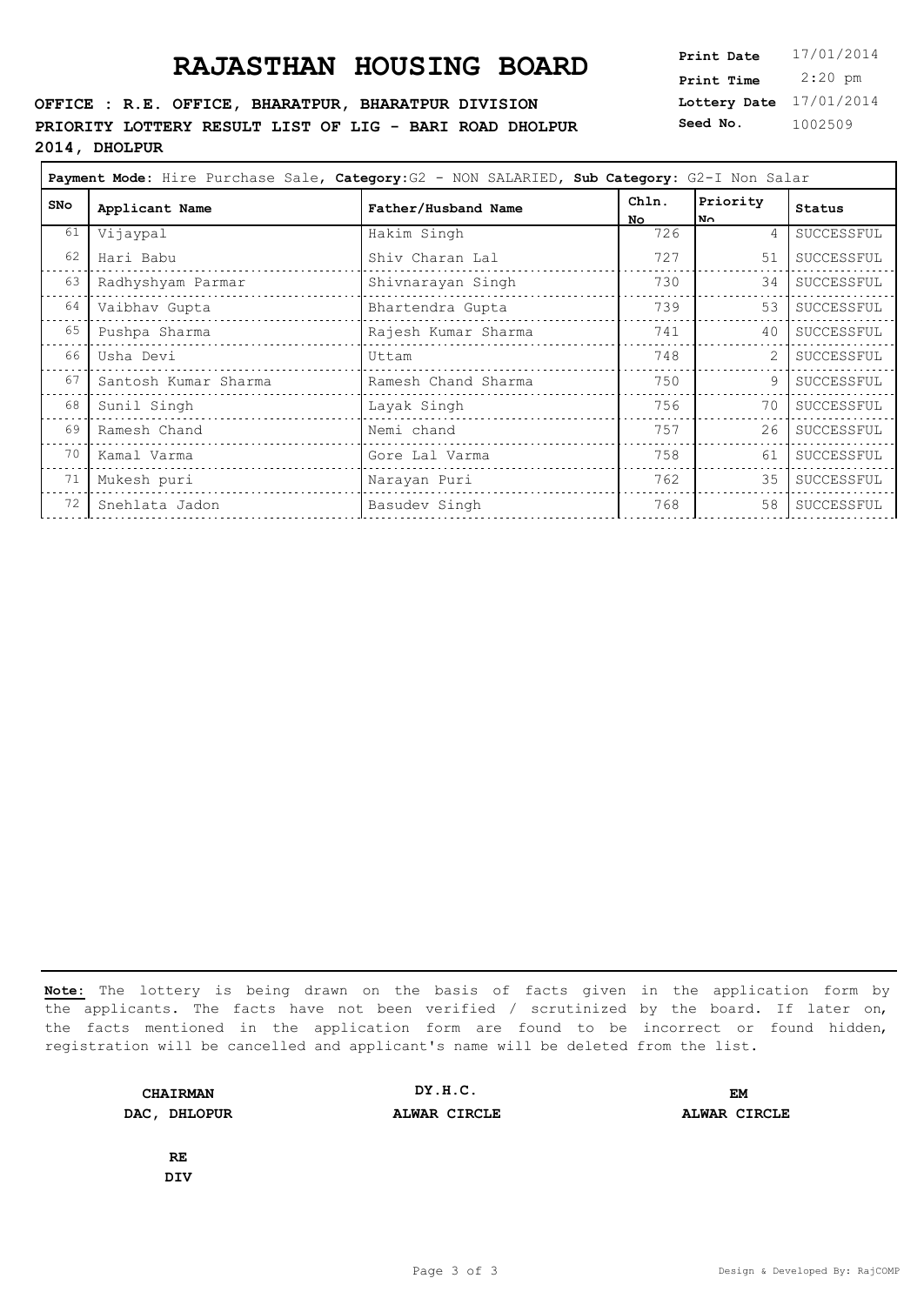**OFFICE : R.E. OFFICE, BHARATPUR, BHARATPUR DIVISION PRIORITY LOTTERY RESULT LIST OF LIG - BARI ROAD DHOLPUR 2014, DHOLPUR**

**Lottery Date** 17/01/2014 **Print Time** 2:20 pm **Seed No.** 1002509

|     | Payment Mode: Hire Purchase Sale, Category: G2 - NON SALARIED, Sub Category: G2-II Advocate |                     |             |                 |            |
|-----|---------------------------------------------------------------------------------------------|---------------------|-------------|-----------------|------------|
| SNo | Applicant Name                                                                              | Father/Husband Name | Chln.<br>Nο | Priority<br>lN∩ | Status     |
|     | Brajraj Singh Parmar                                                                        | Shivnarayan Singh   | 743         |                 | SUCCESSFUL |

**Note:** The lottery is being drawn on the basis of facts given in the application form by the applicants. The facts have not been verified / scrutinized by the board. If later on, the facts mentioned in the application form are found to be incorrect or found hidden, registration will be cancelled and applicant's name will be deleted from the list.

**CHAIRMAN DAC, DHLOPUR ALWAR CIRCLE ALWAR CIRCLE DY.H.C. EM**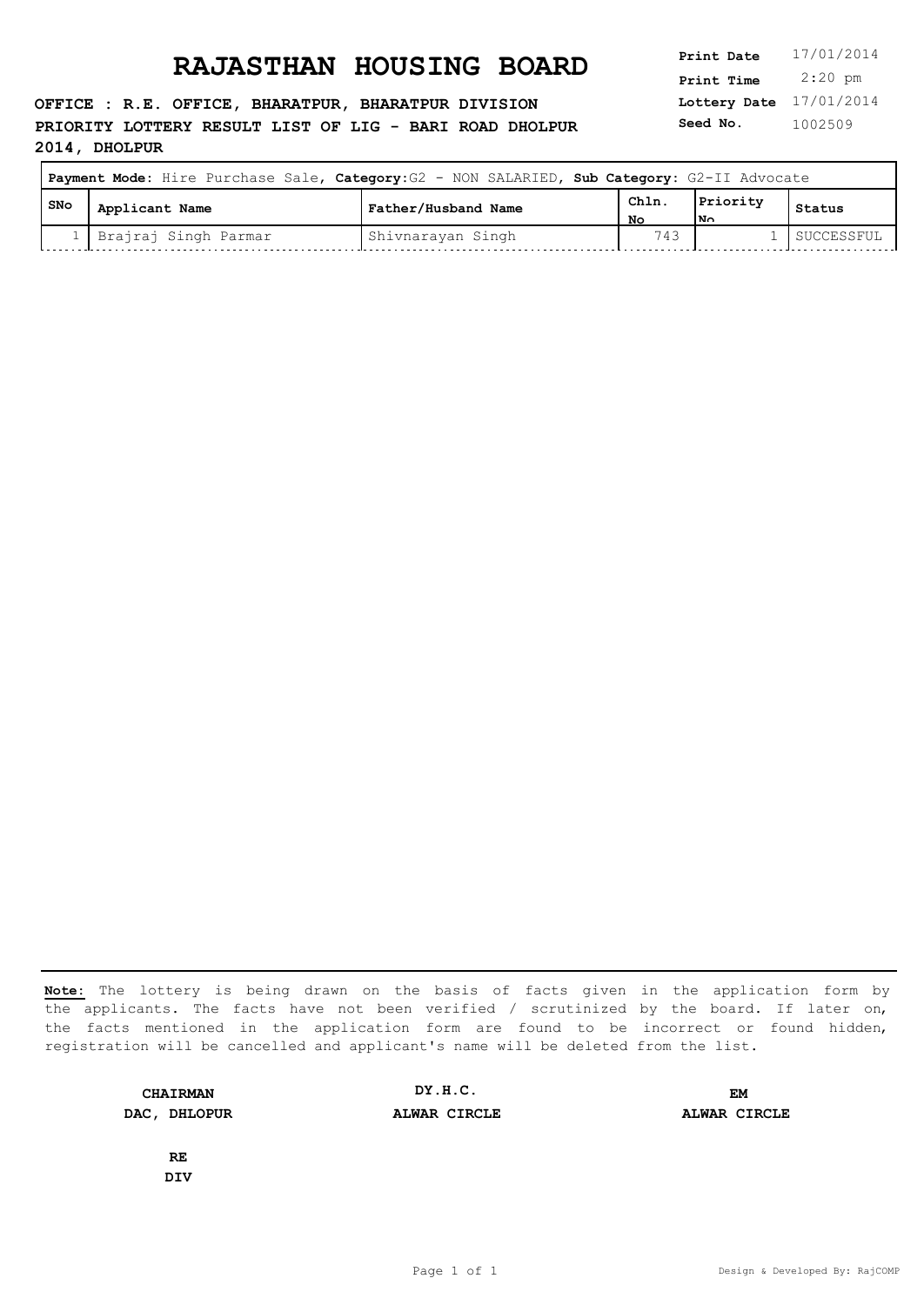**OFFICE : R.E. OFFICE, BHARATPUR, BHARATPUR DIVISION PRIORITY LOTTERY RESULT LIST OF LIG - BARI ROAD DHOLPUR 2014, DHOLPUR**

| Print Date   | 17/01/2014 |
|--------------|------------|
| Print Time   | $2:20$ pm  |
| Lottery Date | 17/01/2014 |
| Seed No.     | 1002509    |

|     |                 | Payment Mode: Hire Purchase Sale, Category: G4 - SCHEDULED CASTE, Sub Category: G4 |             |                 |            |
|-----|-----------------|------------------------------------------------------------------------------------|-------------|-----------------|------------|
| SNo | Applicant Name  | Father/Husband Name                                                                | Chln.<br>NΟ | Priority<br> N∩ | Status     |
|     | Rajhans Jatav   | Nehane Ram Jatav                                                                   | 570         | 4               | SUCCESSFUL |
|     | Rajni Devi      | Prasant Kumar                                                                      | 603         |                 | SUCCESSFUL |
|     | Ramkali         | Rajaram                                                                            | 645         |                 | SUCCESSFUL |
|     | Rajendra Prasad | Hari Shankar                                                                       | 707         |                 | SUCCESSFUL |

**Note:** The lottery is being drawn on the basis of facts given in the application form by the applicants. The facts have not been verified / scrutinized by the board. If later on, the facts mentioned in the application form are found to be incorrect or found hidden, registration will be cancelled and applicant's name will be deleted from the list.

**CHAIRMAN DAC, DHLOPUR ALWAR CIRCLE ALWAR CIRCLE DY.H.C. EM**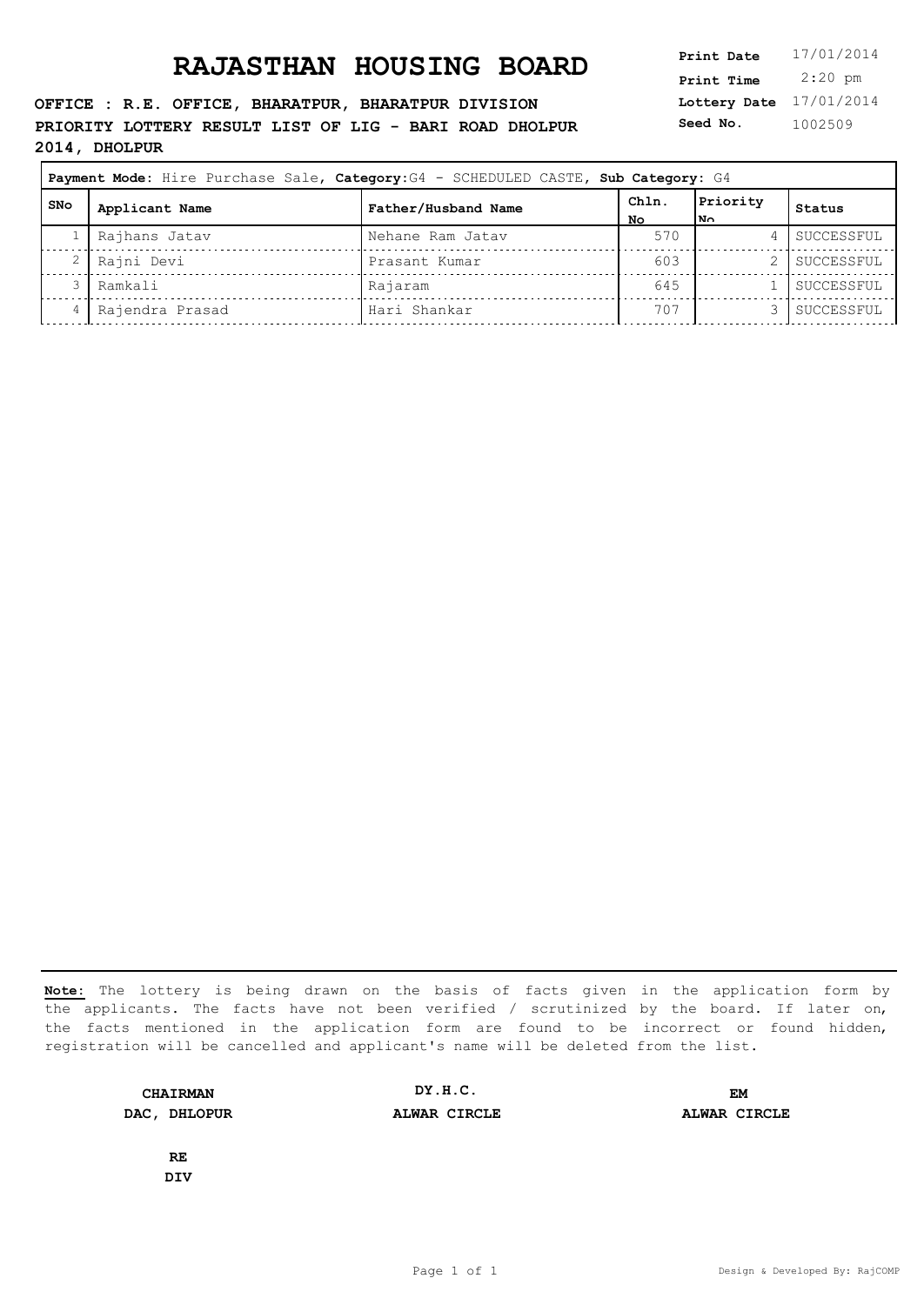**OFFICE : R.E. OFFICE, BHARATPUR, BHARATPUR DIVISION PRIORITY LOTTERY RESULT LIST OF LIG - BARI ROAD DHOLPUR 2014, DHOLPUR**

| 17/01/2014 |
|------------|
| $2:20$ pm  |
| 17/01/2014 |
| 1002509    |
|            |

| Payment Mode: Hire Purchase Sale, Category: G5 - SCHEDULED TRIBES, Sub Category: G5 |                     |                     |           |                          |            |
|-------------------------------------------------------------------------------------|---------------------|---------------------|-----------|--------------------------|------------|
| l SNo                                                                               | Applicant Name      | Father/Husband Name | ChIn.     | Priority<br>$\mathbf{N}$ | Status     |
|                                                                                     | Rajveer             | Kishan Singh        | Nο<br>134 |                          | SUCCESSFUL |
|                                                                                     | Ranveer Singh Rawat | Bhaqwan Lal Rawat   | 448       |                          | SUCCESSFUL |
|                                                                                     | Mamta Meena         | Rakesh Kumar Meena  | 715       |                          | SUCCESSFUL |

**Note:** The lottery is being drawn on the basis of facts given in the application form by the applicants. The facts have not been verified / scrutinized by the board. If later on, the facts mentioned in the application form are found to be incorrect or found hidden, registration will be cancelled and applicant's name will be deleted from the list.

**CHAIRMAN DAC, DHLOPUR ALWAR CIRCLE ALWAR CIRCLE DY.H.C. EM**

**DIV**

**RE**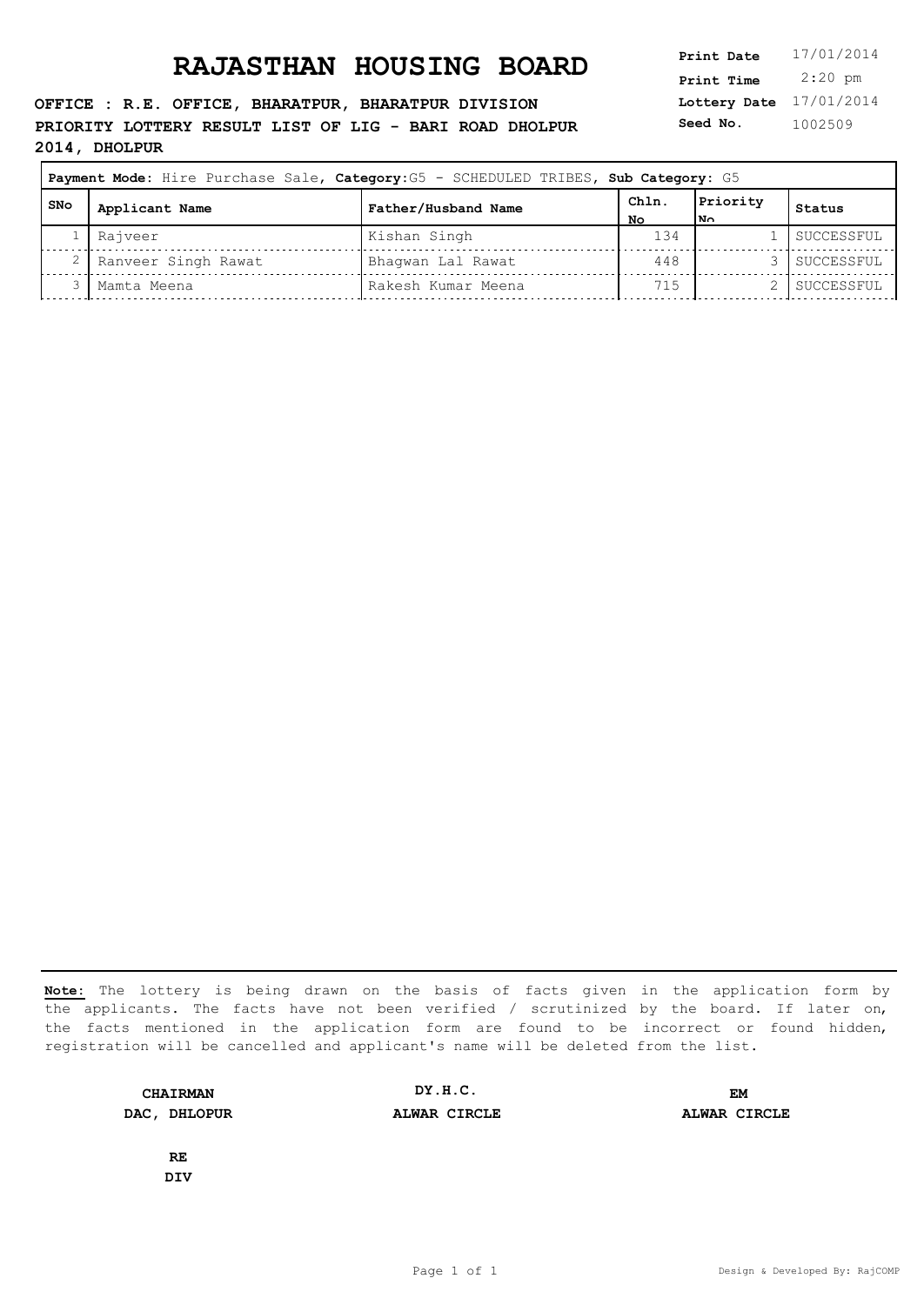**OFFICE : R.E. OFFICE, BHARATPUR, BHARATPUR DIVISION PRIORITY LOTTERY RESULT LIST OF LIG - BARI ROAD DHOLPUR 2014, DHOLPUR**

| 17/01/2014 |
|------------|
| $2:20$ pm  |
| 17/01/2014 |
| 1002509    |
|            |

| Payment Mode: Hire Purchase Sale, Category: G8 - EX. SERVICE MAN AND WAR WIDOWS, Sub Catego |                |                     |      |          |            |  |
|---------------------------------------------------------------------------------------------|----------------|---------------------|------|----------|------------|--|
| l SNo                                                                                       | Applicant Name | Father/Husband Name | Chln | Priority | Status     |  |
|                                                                                             | Jayram Singh   | Dhara Singh         | NΟ   | המו      | SUCCESSFUL |  |
|                                                                                             | Kulraj Singh   | Lt. Bharat Singh    | 684  |          | SUCCESSFUL |  |

**Note:** The lottery is being drawn on the basis of facts given in the application form by the applicants. The facts have not been verified / scrutinized by the board. If later on, the facts mentioned in the application form are found to be incorrect or found hidden, registration will be cancelled and applicant's name will be deleted from the list.

**CHAIRMAN DAC, DHLOPUR ALWAR CIRCLE ALWAR CIRCLE DY.H.C. EM**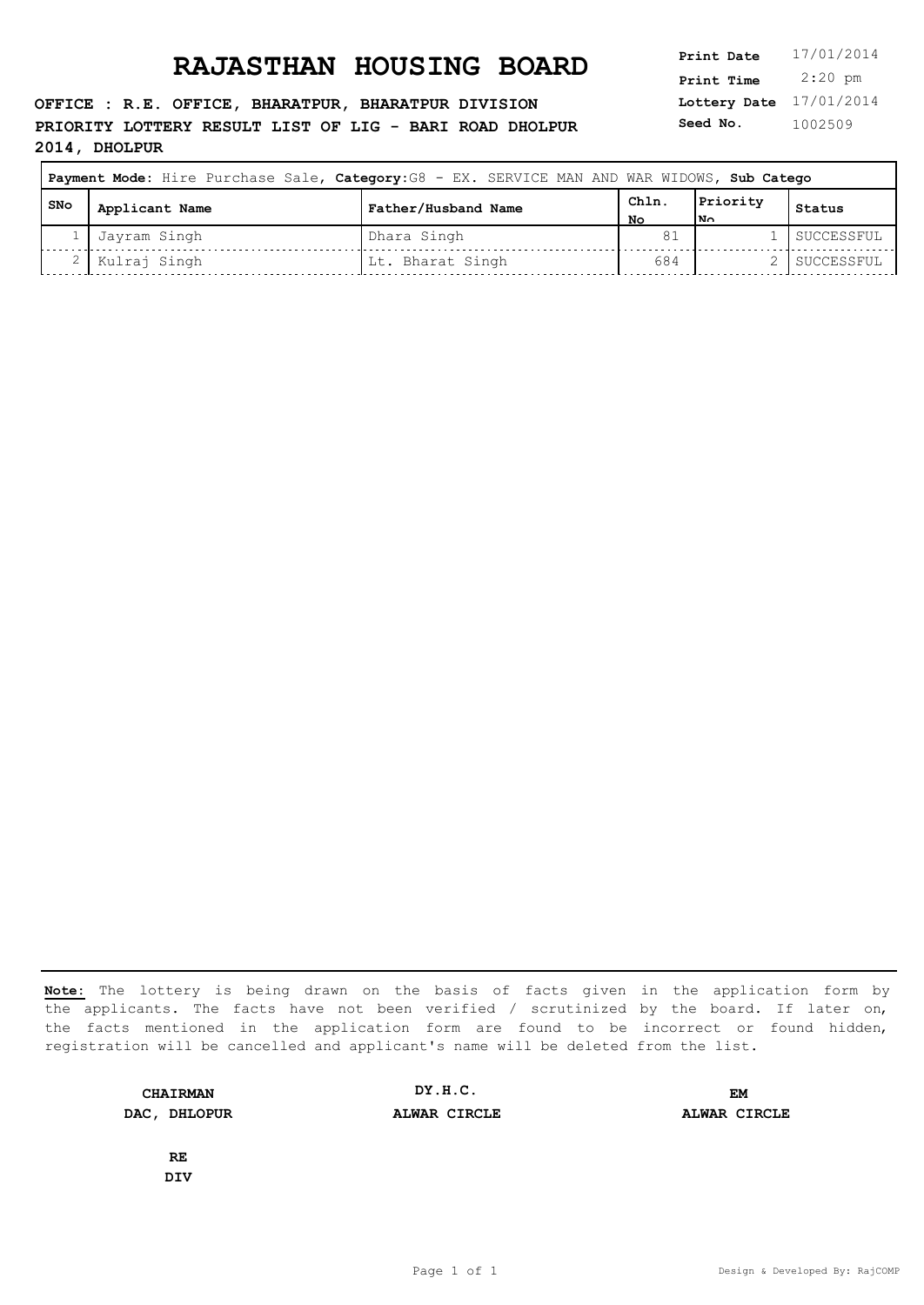**OFFICE : R.E. OFFICE, BHARATPUR, BHARATPUR DIVISION PRIORITY LOTTERY RESULT LIST OF LIG - BARI ROAD DHOLPUR 2014, DHOLPUR**

**Lottery Date** 17/01/2014 **Print Time** 2:20 pm **Seed No.** 1002509

| Payment Mode: Hire Purchase Sale, Category: G9 - HANDICAPPED, Sub Category: G9-II (Physical |                |                     |            |                 |            |
|---------------------------------------------------------------------------------------------|----------------|---------------------|------------|-----------------|------------|
| I SNo                                                                                       | Applicant Name | Father/Husband Name | ChIn<br>NΟ | Priority<br>l۷o | Status     |
|                                                                                             | Omprakash God  | Baij Nath Prasad    | 467        |                 | SUCCESSFUL |

**Note:** The lottery is being drawn on the basis of facts given in the application form by the applicants. The facts have not been verified / scrutinized by the board. If later on, the facts mentioned in the application form are found to be incorrect or found hidden, registration will be cancelled and applicant's name will be deleted from the list.

**CHAIRMAN DAC, DHLOPUR ALWAR CIRCLE ALWAR CIRCLE DY.H.C. EM**

**DIV**

**RE**